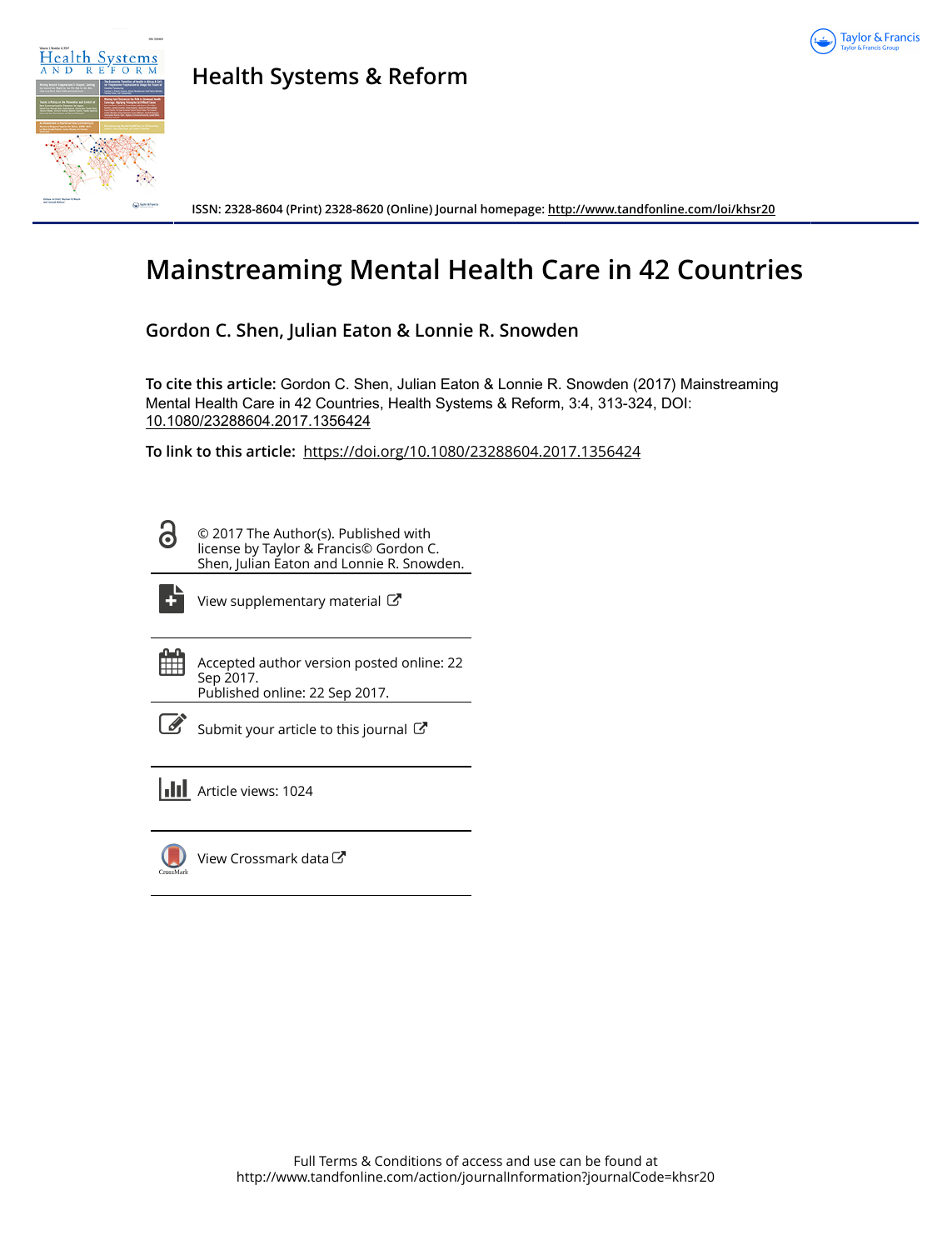## Research Article



## Mainstreaming Mental Health Care in 42 Countries

Gordon C. Shen<sup>1,\*</sup>, Julian Eaton<sup>2,3</sup> and Lonnie R. Snowden<sup>4</sup>

<sup>1</sup>Department of Health Policy and Management, Graduate School of Public Health and Health Policy, City University of New York, New York, NY, USA

<sup>2</sup>Centre for Global Mental Health, London School of Hygiene and Tropical Medicine, London, UK

<sup>3</sup>CBM International, Cambridge, UK

<sup>4</sup>School of Public Health, University of California at Berkeley, Berkeley, CA, USA

#### **CONTENTS**

Introduction **Methods** Results Discussion Conclusion References

upon in any way.

Keywords: deinstitutionalization, expert survey, health care management, implementation science, mental health systems

Received 23 December 2016; revised 6 July 2017; accepted 9 July 2017. \*Correspondence to: Gordon C. Shen; Email: Gordon.Shen@sph.cuny.edu Supplemental data for this article can be accessed on the [publisher's website.](http://www.tandfonline.com/khsr)

commercial re-use, distribution, and reproduction in any medium, provided the original work is properly cited, and is not altered, transformed, or built

 2017 Gordon C. Shen, Julian Eaton and Lonnie R. Snowden. This is an Open Access article distributed under the terms of the Creative Commons Attribution-NonCommercial-NoDerivatives License [\(http://creativecommons.org/licenses/by-nc-nd/4.0/](http://creativecommons.org/licenses/by-nc-nd/4.0/)), which permits nonAbstract—Global consensus and national policies have emphasized deinstitutionalization, or a shift in providing mental health care from institutional to community settings. Yet, psychiatric hospitals and asylums receive the majority of mental health funding in many countries, at odds with research evidence that suggests that services should be delivered in the community. Our aim is to investigate the norms, actors, and strategies that influence the uptake of deinstitutionalization internationally. Our study is informed by prior literature on management and implementation science. The success and failure of mental health care operations depend on identifying and overcoming challenges related to implementing innovations within national contexts. We surveyed 78 experts spanning 42 countries on their knowledge and experiences in expanding community-based mental health care and/or downsizing institutionbased care. We also asked them about the contexts in which said methods were implemented in a country. We found that mental health care, whether it is provided in institutions or in the community, does not seem to be standardized across countries. Our analysis also showed that moving deinstitutionalization forward requires meaningful engagement of three types of actors: government officials, health care professionals, and local experts. Progress toward deinstitutionalization depends on the partnerships formed among these actors and with diverse stakeholders, which have the potential to garner resources and to scale-up pilot projects. In conclusion, different countries have adapted deinstitutionalization in ways to meet idiosyncratic situations and population needs. More attention should be given to the management and implementation strategies that are used to augment treatment and preventive services.

## INTRODUCTION

Health care management is a critical yet often overlooked element in strengthening health systems and, in turn, serving different populations with mental, neurological, and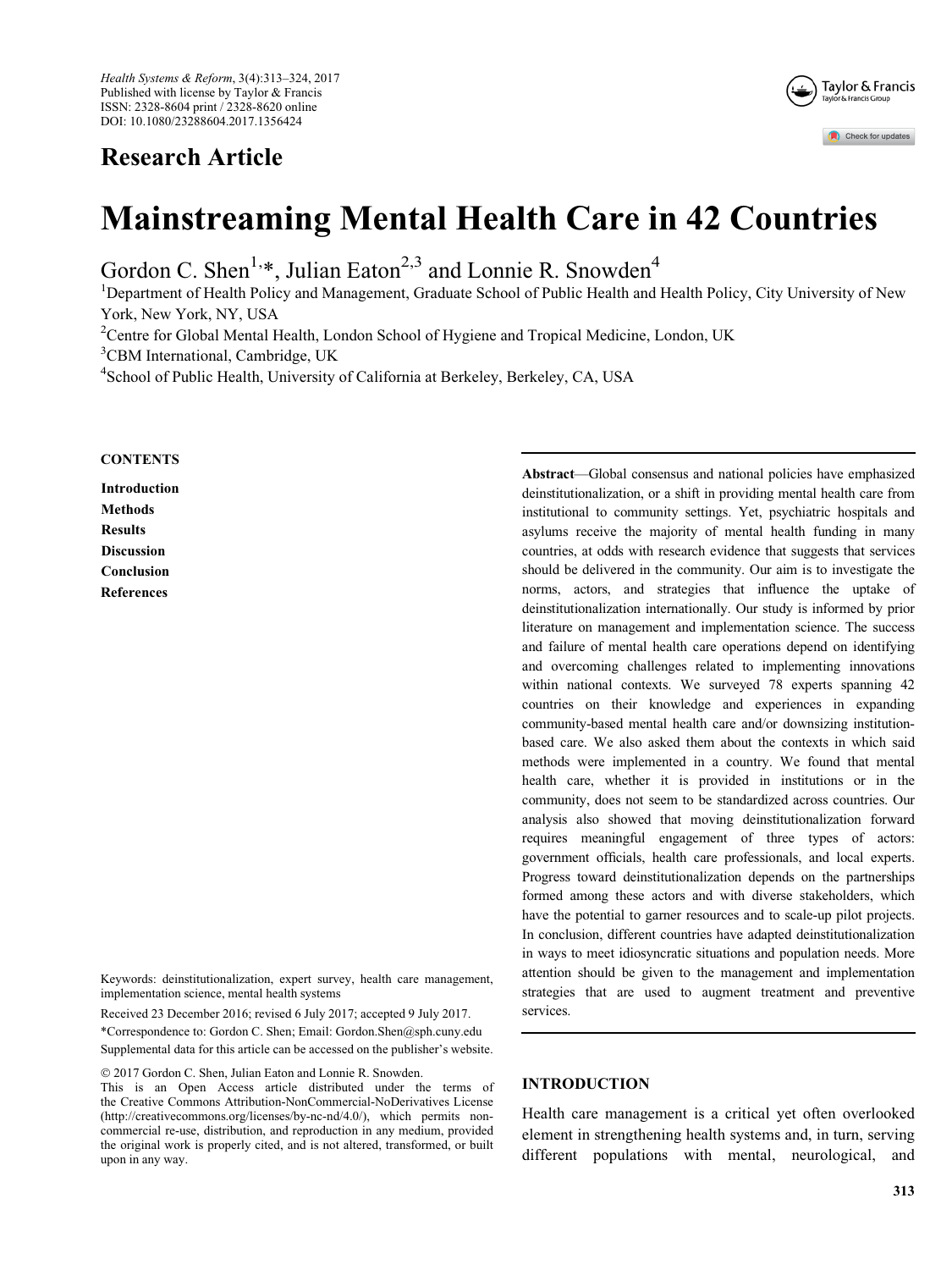substance use (MNS) disorders. MNS disorders accounted for  $7.4\%$ <sup>1</sup> and  $13\%$ <sup>2</sup> of disability-adjusted life years in 2010 and 2013, respectively. Access to mental health services is inadequate in many low- and middle-income countries (LMICs) despite the heavy burden of MNS disorders: with a treatment gap of up to 90% in LMICs versus 50% in highincome countries  $(HICs)$ .<sup>3-5</sup> A high treatment gap has dire economic consequences globally, with mental health cost estimates of 2.5 trillion USD annually in 2010, projected to rise to 6 trillion USD annually by  $2030$ .<sup>6</sup> National governments have responded by reconfiguring their mental health systems to meet professional norms, population needs, resource availability, and local circumstances.<sup>7-10,[a]</sup> Deinstitutionalization, as defined by the US National Library of Medicine and in this study, is the process of shifting the locus of mental health care from institutional to community settings.<sup>11</sup> Deinstitutionalization now has strong global support, but the means to achieve this goal differ by country,  $12-14$  so in this study we systematically compare 42 countries' experiences with deinstitutionalization.

Building managerial capacity in resource-poor settings is critical. The resources allocated to preventing and treating MNS disorders are not commensurate with their collective burden on society, especially in LMICs, which typically spend less than 3% of their health budgets on mental health.15 Of the mental health budget, over 80% is earmarked for mental hospitals.<sup>16</sup> Sound resource allocation and decision making are needed in order to transform the overall mental health system.<sup>9</sup>

Concerns over budget misspending and infringement of human rights have stimulated a broad array of initiatives aimed at improving the quality of mental health care. Mental hospitals and asylums have been the dominant infrastructural model historically, yet they are the most costly provider facilities. Mental hospitals and asylums are often places where patients are secluded, restrained, and housed against their will in locked, crowded, and unhygienic conditions.<sup>17</sup> Despite this, they tend to have high institutional inertia because they are historically rooted.<sup>18-22</sup> Finally, they operate on a high marginal cost per service user—resources that could be better used for community-based services.<sup>23-25</sup> Therefore, one of the key tenets of deinstitutionalization is for mental health care to be provided through service outlets accessible to the general population.<sup>26-28</sup>

Deinstitutionalization is, at its core, an intervention that disrupts the existing order of established national health systems. The World Health Organization (WHO) developed a Pyramid Framework to guide its member states on how to find the *optimal mix* of mental health services.<sup>29</sup> This Pyramid Framework is organized such that the majority of mental health care would be provided through informal services and self-care and the minority through formal services. The range of services is based on service cost and frequency of need in each country. Long-stay facilities and specialist services impose the highest cost yet serve a small sub-set of the general population with severe and persistent mental illness. Indeed, research from HICs has shown the benefits of minimizing the number of long-term inpatient facilities and putting, in its stead, a mix of service outlets. $30-32$  However, the overarching strategy to improve mental health care does not seem to be uniform across countries. A WHO–Gulbenkian Foundation joint report enumerated a myriad of methods used to either downsize institution-based services or to expand community-based services in LMICs.<sup>33</sup> Furthermore, the implementation of these methods requires adequate staffing and individual competency to translate and to deliver clinical knowledge.<sup>34</sup> Health workers and organizations alike have to meet the functional demands on them and to evolve their practice within the environments in which they are embedded.<sup>35-37</sup>

Our aim is to investigate the norms, actors, and strategies that influence the uptake of deinstitutionalization internationally. In this article, we pose two study questions. Then we elaborate on three emergent themes that we draw from to extend and build cross-cultural management and implementation science theories.

#### Research Questions

Much of the cross-national variation in mental health system reform can be explained by processes in which deinstitutionalization enters and unfolds within countries, though unfortunately there has been limited attention in the subfields of cross-cultural management and implementation science on deinstitutionalization. The WHO's 194 Member States voluntarily adopted the Mental Health Action Plan 2013–2020 during the 66th World Health Assembly.<sup>26</sup> However, countries do not generally make predictable, institutionalized responses to soft coercive pressures from international organizations.38,39,[b] Countries have enacted mental health policy<sup>7</sup> but not necessarily changed system structure<sup>18</sup> to conform to the WHO's recommendations or to evidence-based guidelines. This is problematic given the scarce financial resources that flow through health systems and the complexity of daily operations of mental health care.

Management is recognized by the WHO as part of service delivery, one of the six building blocks necessary to strengthen health systems, $40$  and is defined as the use of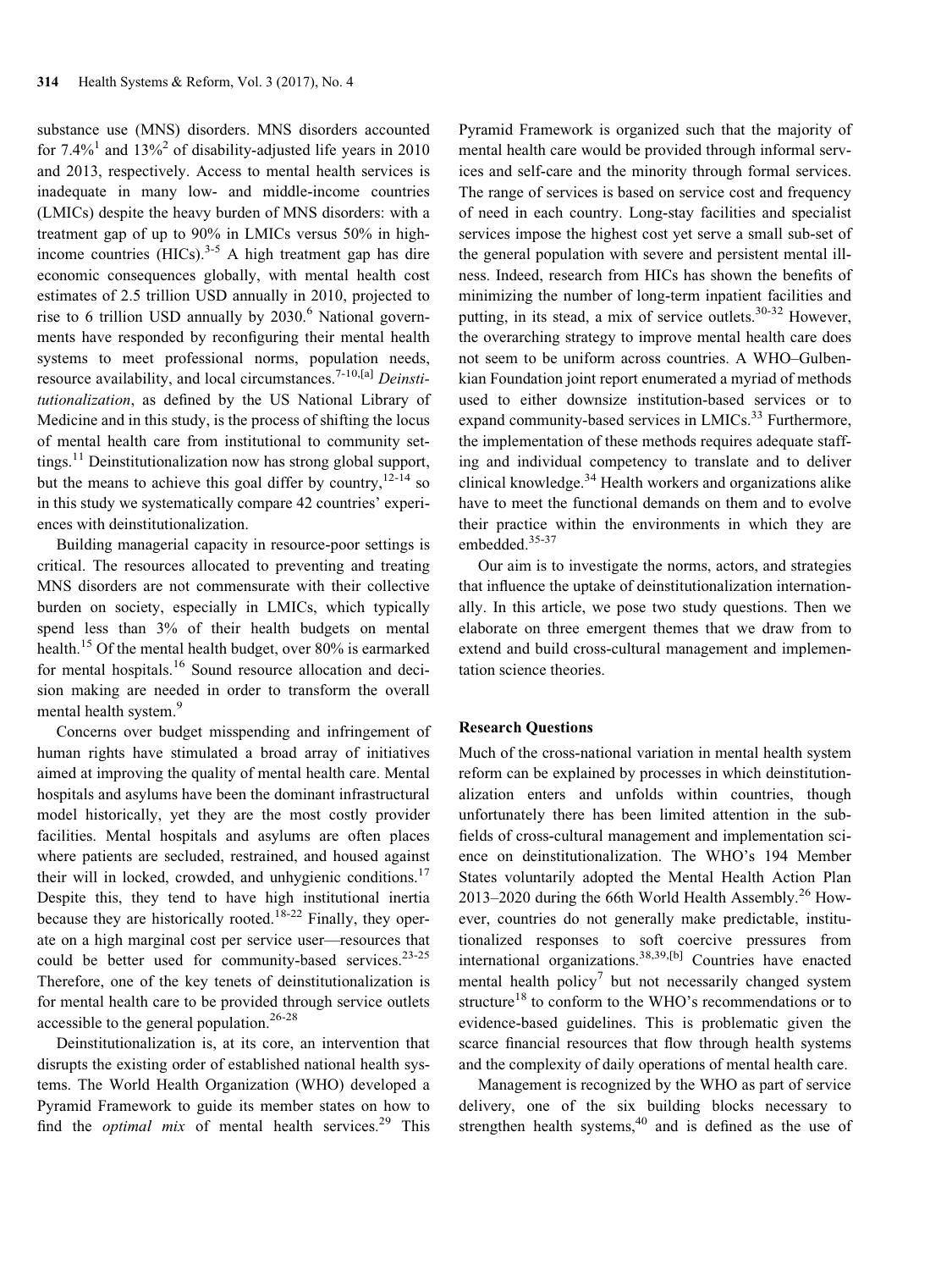human, financial, and technical resources to achieve predetermined objectives.  $41,42$  It can be used to augment clinical interventions (i.e., medication, psychotherapy) by improving individual worker outcomes (e.g., motivation, turnover) and organizational outcomes (e.g., organization culture, effectiveness). Existing empirical evidence has demonstrated that efforts to build the management capacity in health facilities and of health teams can improve the performance of LMICs' health systems.<sup>43-46</sup> This leads to the first research question: What managerial know-how has helped augment the implementation of deinstitutionalization interventions?

Implementation science provides a second lens to advance global mental health. Implementation science is the study of methods that are used to integrate evidence into policy or practice.<sup>47,48</sup> Damschroder et al.'s<sup>49</sup> and Proctor et al.'s<sup>50</sup> frameworks are useful in differentiating the content of interventions (i.e., what they do), the implementation of those interventions (i.e., how it is done), and ways to make the interventions sustainable and scalable. Treatment and prevention packages for MNS disorders with high clinical efficacy and cost-effectiveness have been developed for LMICs,  $51,52$  but it takes an average of 17 years for 14% of research to be translated into practice $53,54$  because the research conditions of implementation projects may deviate from the real-world context of service delivery.<sup>55,56</sup> Based on this point, we address a second research question in this study: What are the factors behind the implementation of deinstitutionalization interventions in policy translation and in routine practice?

Our respondents reported barriers on multiple levels of analysis. We took stock of three factors that interact to influence implementation strategies: the external environment (i.e., finance mechanism, political administration); the structure of the organization (i.e., institution, community based); and the processes used by individuals (i.e., bottom-up versus top-down decision making). These multilevel effects could either be aligned synergistically or compete with one another to frustrate the achievement of deinstitutionalization.

## METHODS

We developed the survey and conducted sample recruitment in three phases. During phase 1 (July to December 2012), we reviewed the peer-reviewed and grey literature on deinstitutionalization as we developed our survey. We piloted the survey among three WHO staff members. In phase 2 (December 2012 to February 2013), we contacted 76 experts from a list provided by the WHO Mental Health and Substance Abuse Department. We asked them whether they have been involved in strategic work or management of expanding communitybased mental health services and/or downsizing hospital-based care ("doer") or whether they have studied and commented on these areas ("observer"). We also asked them to provide two additional names of doers or observers for this study, a snowballing technique. We only invited doers to take our survey because they hold the judgment and tacit knowledge necessary to integrate organizational learning activities within the broader societal context. In phase 3 (February to May 2013), we emailed an English-language survey to 152 people. Survey respondents were asked to list up to five countries they have knowledge and experience about deinstitutionalization in and to complete the survey for one of the countries. Of them, 78 completed our survey and returned it electronically (52% response rate).<sup>[c]</sup> The University of California at Berkeley Committee for Protection of Human Subjects approved our study protocol (#2012-07-4514).

We designed the survey so that deinstitutionalization could be compared across countries. $57$  A comparative case study is appropriate because the responses reflect not only institutional logic but also societal logic in the pursuit of deinstitutionalization.58 A copy of the survey is included in Appendix 1. The statements that were provided for questions 3a, 3b, 4a, and 4b

a For examples of methods, please see question 5.

TABLE 1. Copy of Four Key Questions from the Survey

<sup>3</sup>a. Reflecting on your experiences, could you please share with us *methods*<sup>a</sup> to expanding community-based mental health care and/or downsizing institution-based services that you believe have been effective?

<sup>3</sup>b. Please tell us what went well during the work on reorganizing and/or developing mental health services described in 3a.

Instructions: please describe in some detail (e.g., 200 words). If possible, please add references or attach any documents that describe any of your experiences relevant to the above.

<sup>4</sup>a. Reflecting on your experiences, please share with us *methods* to expanding community-based mental health care and/or downsizing institution-based services that you believe have failed?

<sup>4</sup>b. Please tell us what did not go well during the work on reorganizing and/or developing mental health services described in 4a.

Instructions: please describe in some detail (e.g., 200 words). If possible, please add references or attach any documents that describe any of your experiences relevant to the above.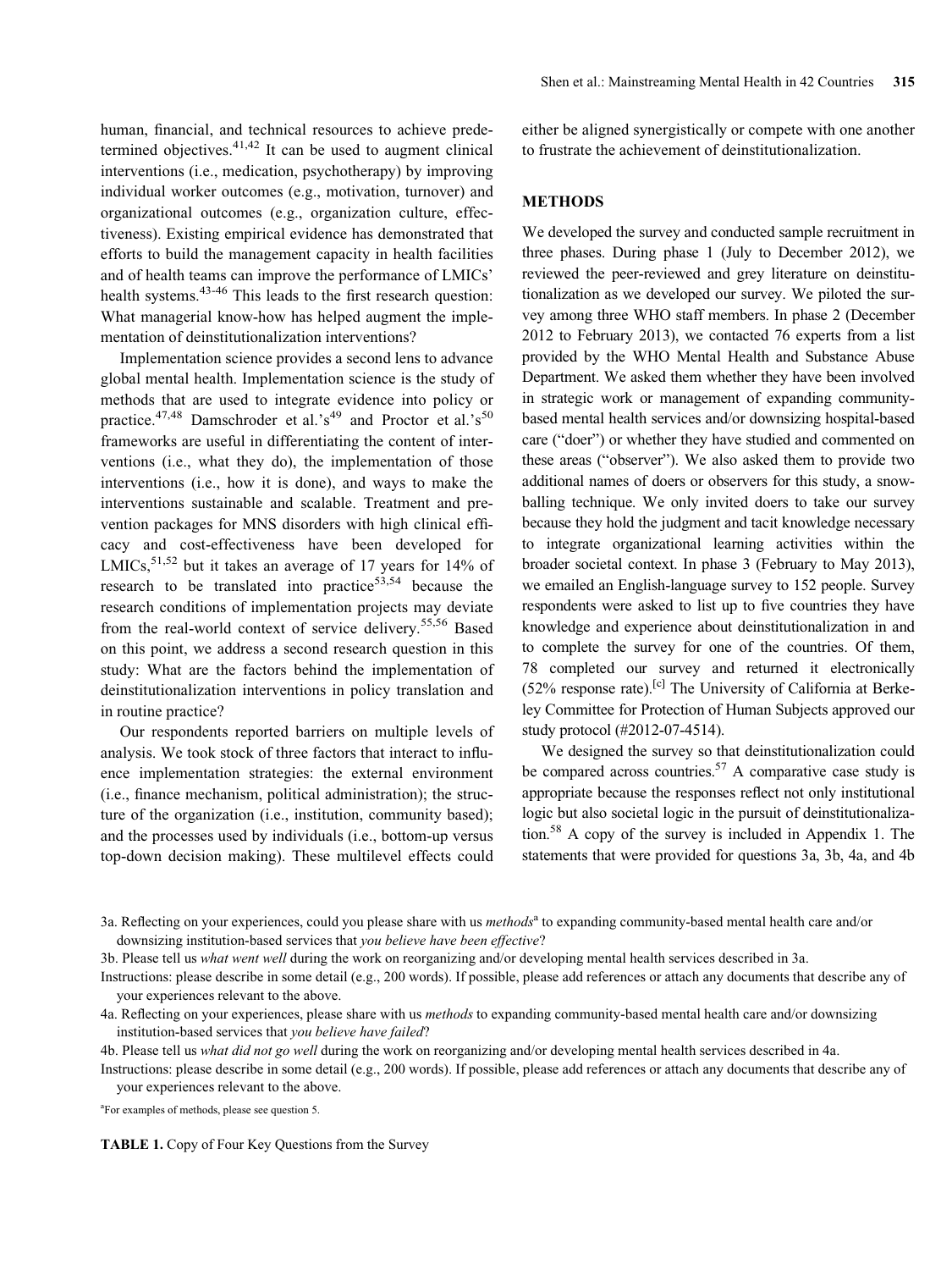(repeated in Table 1) were entered and coded for this study. We also triangulated data collected from their written responses with published and unpublished documents they provided.

The primary author (GS) conducted the qualitative analysis with a research assistant. We used abduction,<sup>59</sup> or the process of finding explanations about deinstitutionalization based on associating data with ideas from management and implementation science theories. We indexed all surveys collected using HyperRESEARCH software (Researchware, Inc., Randolph, MA, USA). We familiarized ourselves with the data, independently compiled a list of codes, and then integrated the two lists of codes with due consideration to the two research questions. Each of us independently assigned codes to lines, paragraphs, or segments. We discussed discrepancies and settled them by consensus during meetings. Appendix 2 contains a list of the concepts, codes, and their definitions that we followed to analyze 46,230 words. We developed themes based on comparing statements and observations $^{60}$ ; each theme suggests a relationship among concepts, which link multiple codes. $61$  We draw on our findings to build and extend theory.<sup>62</sup>

## RESULTS

We summarize the descriptive statistics of the 78 respondents in Table 2. The respondents' average professional tenure, academic degree(s) held, and organizational affiliation(s) further demonstrated their qualification as experts on service provision for MNS disorders. We show in Figure 1 that our respondents represent 42 countries, which span all four World Bank country income groups and six WHO regions. Appendix 3 contains the same codes in Appendix 2 and their valence frequency. Three main themes emerged through our qualitative analysis: Theme 1 addresses the first research question and themes 2 and 3 address the second research question.

## Theme 1: Disagreements about the Means to Deinstitutionalization

Shifting the locus of mental health care has become an important national goal as actors aim to improve population health by addressing mental health-related needs, improving their quality of care and health outcomes, and reducing costs. The tenets of deinstitutionalization are enshrined in guidelines, reports, and research articles. However, little is known about the norms, or patterns of social behavior, typical of actors who are developing new institutional arrangements that radically depart from existing ones.<sup>63</sup> What are the vocabularies, logics, and meaning structures that they have used in the pursuit of transforming mental health care in their

|                                               | N(%      |                    |         |
|-----------------------------------------------|----------|--------------------|---------|
|                                               | rounded) |                    |         |
| Country income group (World Bank)             |          |                    |         |
| Low                                           | 18(23)   |                    |         |
| Lower-middle                                  | 28 (35)  |                    |         |
| Upper-middle                                  | 13(16)   |                    |         |
| High                                          | 20(25)   |                    |         |
| Geographic region (World Bank)                |          |                    |         |
| East Asia and Pacific                         | 16(20)   |                    |         |
| Europe and Central Asia                       | 20(25)   |                    |         |
| Latin America and                             | 7(9)     |                    |         |
| Caribbean                                     |          |                    |         |
| Middle East and North                         |          |                    |         |
|                                               | 4(5)     |                    |         |
| Africa                                        |          |                    |         |
| North America                                 | 1(1)     |                    |         |
| South Asia                                    | 11(14)   |                    |         |
| Sub-Saharan Africa                            | 20(25)   |                    |         |
| Geographic region (World Health Organization) |          |                    |         |
| African                                       | 20(25)   |                    |         |
| Eastern Mediterranean                         | 6(8)     |                    |         |
| European                                      | 19 (24)  |                    |         |
| Americas                                      | 8 (10)   |                    |         |
| Southeast Asia                                | 12(15)   |                    |         |
| Western Pacific                               | 14 (18)  |                    |         |
| Gender                                        |          |                    |         |
| Male                                          | 57 (72)  |                    |         |
| Female                                        | 20(25)   |                    |         |
| Highest degree obtained                       |          |                    |         |
| Bachelor's                                    | 6(8)     |                    |         |
| Master's                                      | 13 (16)  |                    |         |
| Medical doctor                                | 25 (32)  |                    |         |
| Doctorate                                     | 11 (14)  |                    |         |
| Other                                         | 9(11)    |                    |         |
| Current affiliation                           |          |                    |         |
| Government                                    |          | 29 (37) Full-time  | 18(62)  |
|                                               |          | Part-time          | 9(31)   |
| International NGO                             |          | $16(20)$ Full-time | 6 (38)  |
|                                               |          | Part-time          | 8 (10)  |
| National/local NGO                            |          | 31 (39) Full-time  | 12(39)  |
|                                               |          | Part-time          | 17(55)  |
| Academia                                      |          | 34 (43) Full-time  |         |
|                                               |          |                    | 16(47)  |
|                                               |          | Part-time          | 17(50)  |
| International organization                    |          | 8 (10) Full-time   | 3(38)   |
|                                               |          | Part-time          | 4(50)   |
| User or family association                    | 6(8)     | Full-time          | 4(67)   |
|                                               |          | Part-time          | 2(40)   |
| Other                                         |          | 12 (15) Full-time  | 1(8)    |
|                                               |          | Part-time          | 11 (92) |
| Other (in years)                              | Mean     | Standard deviation |         |
|                                               |          |                    |         |
| Age                                           | 52.7     | $\pm 10.3; n = 77$ |         |
| Tenure                                        | 24.3     | $\pm 11.4; n = 76$ |         |

TABLE 2. Demographic Characteristics of Survey Respondents. <sup>a</sup>More than one affiliation might apply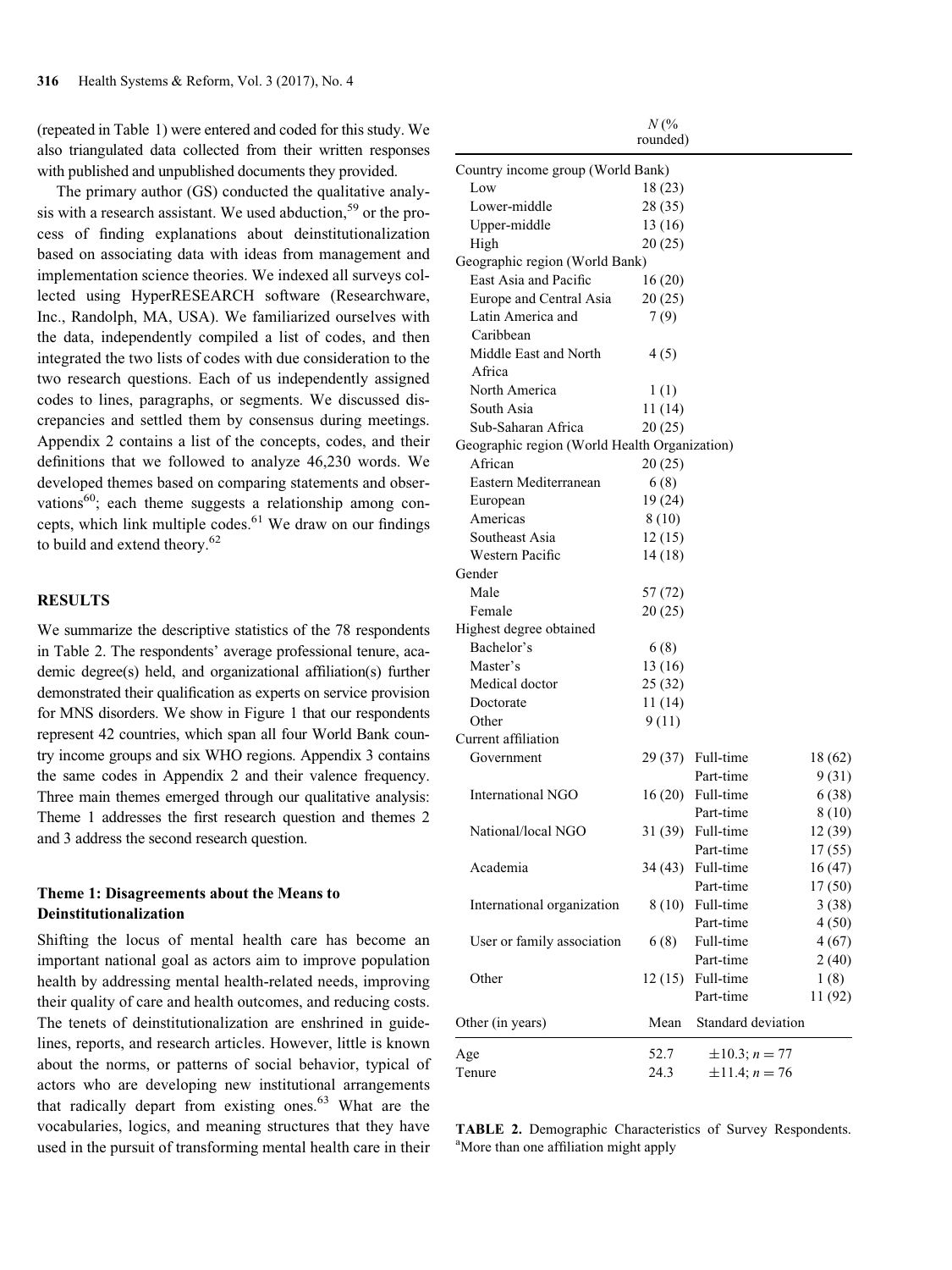

FIGURE 1. Countries Represented in the Survey

country? Here, we present a set of norms about institutionbased care and another about community-based care that are common across countries.

#### Primacy of Downsizing or Closure of Institution

Respondents corralled around two main sets of methods: drastic downsizing or closure of psychiatric hospitals and improvements made to existing infrastructures. Their sentiment regarding a decrease in the centrality of psychiatric hospitals and asylums is stronger than other changes made within mental health systems.

The rationale for deinstitutionalization is clear:

The psychiatric hospitals were big and in quite bad conditions that they easily promote the feeling of urgency for a change among the "reformers." (R8, Jordan)

Hundreds of such stable persons with mental illness are stuck in these institutions for years. On the other hand, those needing hospital care do not get admission, for want of beds. Over-crowding and inadequate budget allocation/ support staff result in poor amenities and shoddy services in the institutions. (R32, Australia)

Respondents also expressed a dogmatic focus on either downsizing (seven respondents) or closure (five respondents):

When it came to downsizing mental hospitals it was felt that this is too simplistic a recipe which is not taking into account the fact that often these might be the facilities providing services in a whole region and the social safety networks are nonexistent. (R47, Pakistan)

The target must be closure, not downsizing, because implementation of community services by keeping mental hospitals, albeit reduced in size, produces a costly twotiered system. (R6, Italy)

The imperative is to develop alternative sources of clinical care while downsizing or closing psychiatric hospitals.

However, we observed a divergence in other formalized care. Mental health services can be decentralized and reconfigured by establishing community mental health centers or clinics (13 respondents), increasing the number of beds in psychiatric units of general hospitals (23 respondents), or integrating mental health care in primary care settings (27 respondents). But these measures did not necessarily have a focus on continuous quality improvement:

The fast process without careful planning has caused several shortcomings; that is, concerning buildings' architecture, joining several services (old and innovative) into one facility without much space, lack of long-term care beds. (R57, Georgia)

Patients are abandoned as a result of budgetary, staff, and space constraints, as recounted to us by two other respondents from Lao and Nicaragua. The burden to overcome these constraints falls on managers, as is the case for a psychiatric nursing program in Ethiopia, yet managers are underqualified to be serving patients with mental health needs:

The hospital management had no particular knowledge or training in MH [mental health] services organization or MH services needs. This made it often difficult to discuss new needs and demands from the Department of Psychiatry. (R31, Portugal)

The standardization of care requires the following knowhow, according to our respondents: discharge planning (eight respondents); case management (two respondents); new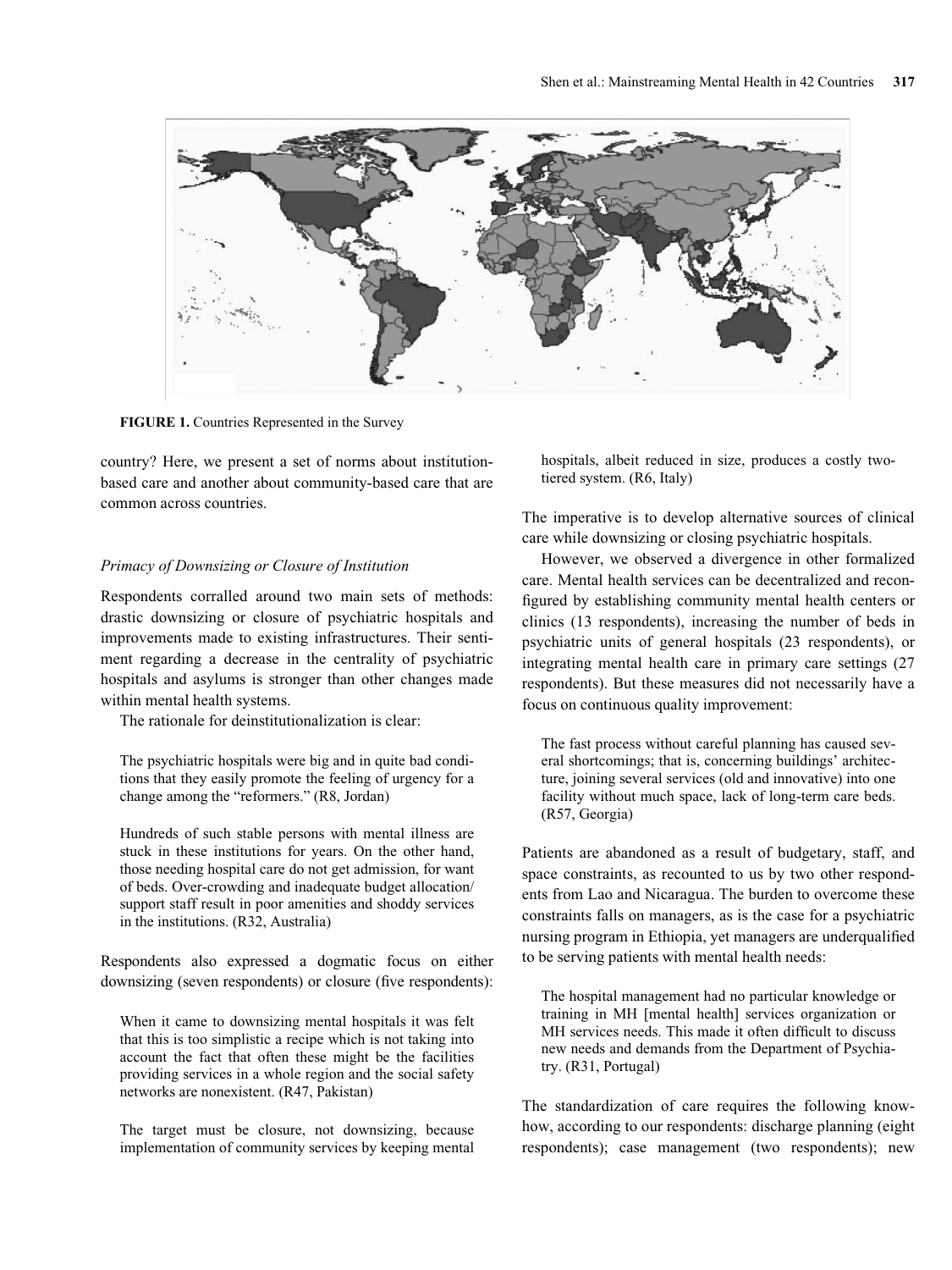admission procedures (11 respondents); referral and back referral process (13 respondents); and financial and administrative autonomy. Setting up a network of care requires a concerted effort to overcome the key barriers respondents identified.

#### Imperative for Community-Based Services

The development of "shadow community services," as a UK respondent said, is paramount for those living in the community. Another respondent stated why clinical services that provide medication and psychotherapy are not enough:

Community services are a tripod of clinical, disability support (usually NGO [nongovernmental organization]) and stable accommodation; not just clinical services. (R33, Australia)

Institution-to-community transition programs should also encompass rehabilitative services (14 respondents) that would address comorbid conditions and psychosocial problems and wrap-around services (18 respondents) that would support employment and housing needs. Furthermore, 28 respondents described outreach efforts involving nurses, community health workers, and/or multidisciplinary care teams. Providers provided consultations, diagnoses, and treatment in hard-to-reach, especially rural, areas by traveling on motorcycles or providing mobile clinics.

Even though these interventions are often not formalized—for instance, as Assertive Community Treatment<sup>[d]</sup> they have helped health care providers sharpen clinical assessments and improve the quality of case management through closer interactions with individuals and with families. Community outreach also has other tangible results, such as increasing the number of patients who visited health centers for treatment in Uganda. Likewise, other respondents reported improvements in case detection, readmissions, first aid, and disease monitoring. Moving from being an early adopter of deinstitutionalization to mainstream reformer seems to require creative responses to challenging contexts. But respondents did not clearly specify what the requisite community-based services are from the potpourri of responses reported.

#### Theme 2: Committed Engagement by Key Actors

Deinstitutionalization involves collective effort by state and nonstate actors for a considerable amount of time and frequently under trying circumstances.<sup>14,64</sup> We find that buy-in, engagement, and ownership from three types of actors—government officials, health care practitioners, and researchers—are necessary for improvements to mental health care delivered nationwide and to population health.

#### Limited Political Support

Mental health systems are often configured according to the formalized structures of the government. Therefore, respondents spoke at length about the need for political leaders to have "will," "vision," "commitment," and "ownership." These respondents gave summaries as to why political support is crucial in their country:

With no political will, things don't go ahead. Besides, at the ministry of health level this [deinstitutionalization] is never a great priority and if problems and conflicts emerge, they will prefer to avoid them. ... With this I say, decisions must be supported at the highest possible level, involving most levels possible, and with the enough political and budgetary support. (R52, Chile)

Mental health policies, laws, and action plans cannot be implemented without the support of leaders, or attempts to do so may be delayed.

Leadership from sub-national governments is likewise needed in order to make transformational change:

The decentralization of government system in the Philippines in the mid-90s is a major hindrance in advocating for health programs, especially the mental health. The lack of control and/or supervision over the local government units by the Health Department made it very hard to promote the community mental health program. ... A good number of local chief executives considers MH not their concern because of other more pressing problems. (R75, Philippines)

Respondents from six other countries also reported similar resistance in their mental health reform processes.

#### Professional Resistance

Deinstitutionalization fundamentally challenges the status quo and, therefore, health care providers and managers can perceive it to be inimical to their interests. They generally viewed the downsizing or closure of hospitals as threats to their financial stability, power, and prestige. $65$ Therefore, they have acted as a powerful contingent in obstructing change, sometimes with the assistance of labor unions: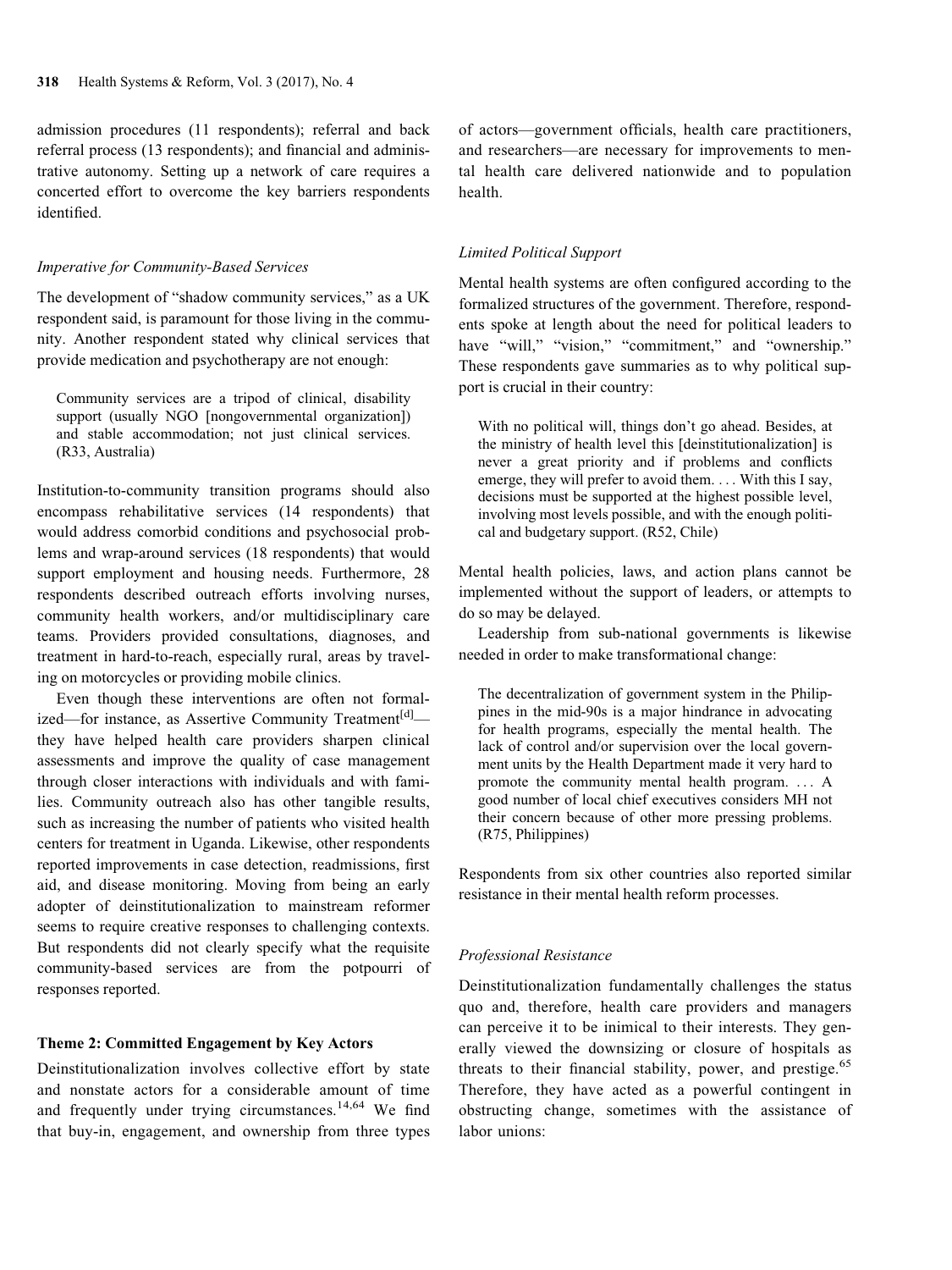The first attempt to expand service in a community and downsize Accra Psychiatric Hospital in 1998 was met with a strong resentment from the psychiatric nursing staff who didn't want to leave the hospitals for the community care. (R9, Ghana)

Administrative and clerical staff of mental hospital remained very hostile towards the closure throughout whole process. (R6, Italy)

Professional resistance is a hindrance to the deinstitutionalization process.

Health care practitioners can be staunch opponents of deinstitutionalization, given the radical challenge it can pose to the entrenched biomedical model:

The hardest thing in the process was battling very rigid attitudes of the professionals and their reluctance for any changes in the way of their work. Inability to allow for the inclusive way of thinking as a consequence of the longterm exposure to the medical model of disability embodied in the professionals. (R11, Serbia)

Deinstitutionalization was likewise viewed as a challenge to the biomedical approach in Indonesia, India, Sri Lanka, and Vietnam. Respondents noted that general health practitioners resented the entry of mental health into their practice, partly due to the undesirable addition to their workload and training. Physicians were skeptical of the participation of non-physicians (e.g., nurses, community health workers) in mental health care. Professional resistance is amplified by the chronic shortage of qualified mental health workers.<sup>66</sup>

Although interest groups in favor of the status quo tended to be more powerful than those in favor of reform, respondents did report some positive responses and efforts to promote reform. Attitudes of practitioners were not unanimously negative. In Italy, practitioners made strong commitments to deinstitutionalization and gave administrative and political support. In Spain, dedicated practitioners pressured biomedical institutions to change through strikes and formation of professional societies. In Chile, Hospital Psiquiátrico Sanatorio el Peral favored a community mental health approach, and a network of allied mental health practitioners was formed as a result. In Rwanda, hospital administrators and government officials showed support for the provision of mental health service in the post-genocidal context. In Ethiopia, health care practitioners worked with international NGOs to provide psychosocial support and to make referrals to specialist care in some rural communities.

#### Evidence-Lite Decision Making

An epistemic community is a network of local researchers who are involved in the process of deinstitutionalization in their country.68,69 Respondents generally agreed on the utility of research in furthering deinstitutionalization.

Local experts helped find the means to achieve deinstitutionalization, once this policy goal had been selected. Alone or with colleagues, local experts conducted many types of research: epidemiology research in Ethiopia, needs assessments in the Philippines and in Cambodia, situation analyses in Ethiopia and Tanzania, and quality improvement research in Rwanda. These experts went about gathering facts in a formalized and technical manner, as was the case in Rwanda:

It was felt that the team should have a greater commitment to a "change management process" focusing on the care of patients, starting with increased focus on quality improvement at the district hospital level, and with greater emphasis on measurable outcomes. This improvement at the hospital level was expected to trickle down to the health centers as patients are followed by the team to the community. (R79, Rwanda)

However, knowledge that would inform future implementation of deinstitutionalization was not always gleaned from places where pilot programs were implemented:

Unfortunately, there are no mechanisms to study, evaluate and share these models within the country. Some of these models have almost disappeared without us learning from them. Poor research and reporting too could be factors. (R30, Sri Lanka)

Detailed analysis of the attributes and needs of the patients and systematic investigations to characterize the needs of the community were lacking, according to two respondents from the UK and Haiti. Furthermore, none of our study data seemed to indicate that monitoring and evaluation were conducted routinely. Makers of mental health policy did invoke scientific evidence in Australia, Jordan, Albania, Zambia, Haiti, and Uganda.

## Theme 3: Partnership Formation as a Key Implementation Strategy

Deinstitutionalization often happened under severe resource constraints, so the dispersal of an innovation ultimately requires context-appropriate strategies to be coupled with imported technical specifications. Actors formulated and reformulated implementation strategies to suit different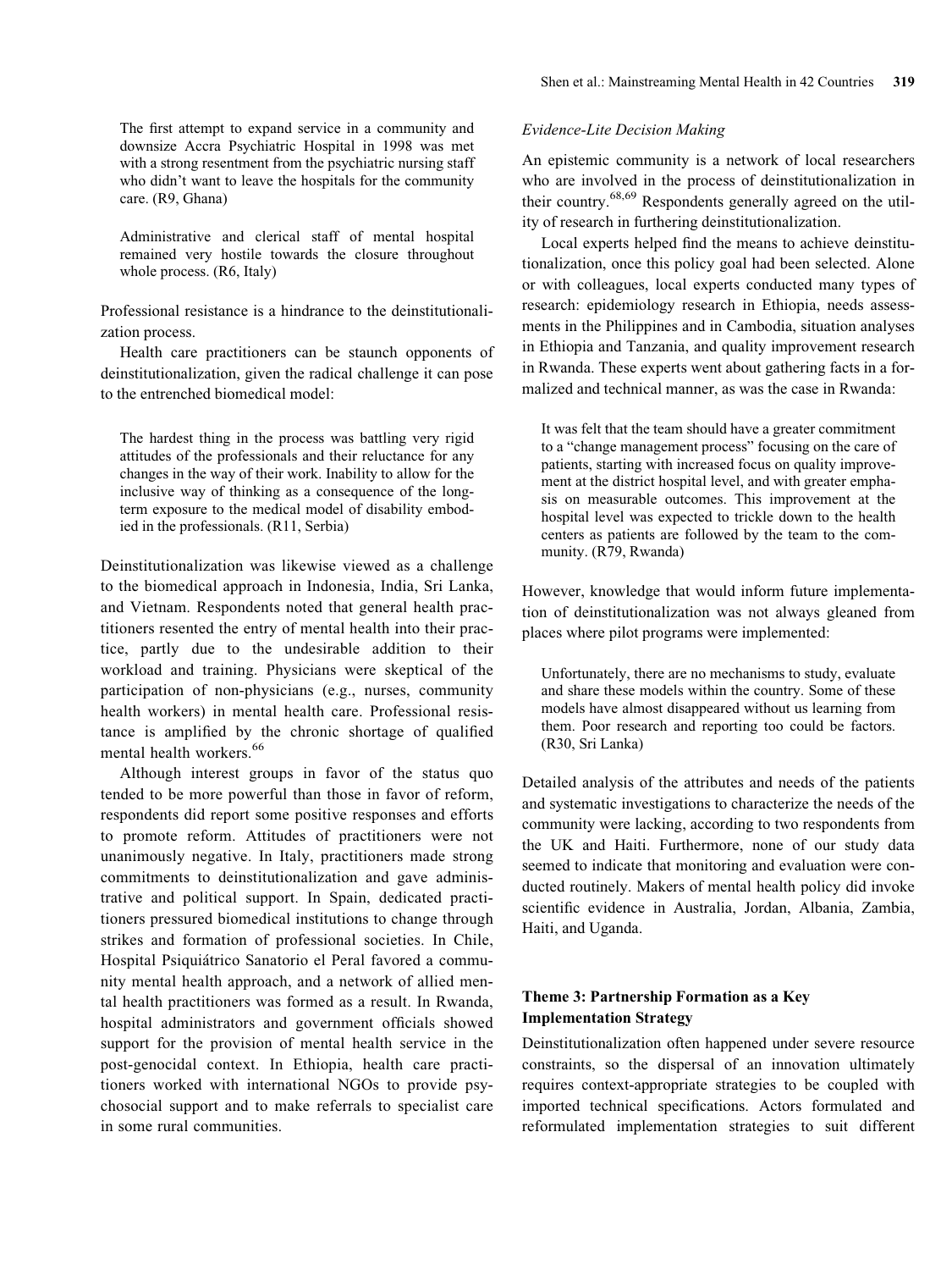environments over time. $69-71$  Their objectives are not only to introduce new interventions but to sustainably improve the quality of mental health care. Our respondents viewed the establishment of strong relationships as a cornerstone for prompting and sustaining progress.

Cooperation from all levels of government was cited as an enabling factor to deinstitutionalization. Respondents described top-down decision making within their mental health system:

The health system has too many interphases at national, provincial and district level. The translation of legislation and policies is not consistent at all these levels. (R66, South Africa)

Though national governments tended to be responsible for the translation of mental health policy, plans, and law, they did not control the actions of lower, sub-national-level governments.<sup>72</sup>

Secondarily, deinstitutionalization is not merely a matter of concern for the health sector:

In short, there is a general (false) belief that the burden of mental health issues is solely for the mental health services (in the health department), and each of the related departments tends to work in a vertical column approach without having horizontal connections or inter-sectoral coordination. (R67, Sri Lanka)

Other respondents discussed the value of collaboration with education, social services/welfare, agriculture, information, law enforcement, and courts within the public sector.

With bottom-up planning, respondents referred to a scaleup of successful pilots from a jurisdiction to a broader subnational level. An example from Jordan offers inspiration for the possibility of change:

The small project was about the development of the first community mental health center, as recommended from a comprehensive needs assessment. Staying initially away from the psychiatric hospitals, and establishing first a successful experience of an alternative model of care such as the community mental health services brought visible and exciting results with a small financial investment. This decision allowed also to not immediately and directly threaten the leadership and the exclusive role of the psychiatric hospitals and of the psychiatrists and therefore to not raise their strong resistance at the initial stage of the project. (R8, Jordan)

Wagner et al.<sup>73</sup> and Berwick<sup>74</sup> consider health care delivery to be a process where top-down mandates and bottom-up innovations occur iteratively and cyclically. Respondents'

accounts, however, suggested that this was not often the case, due to disruptions in either direction or to a lack of feedback.

With regard to health care practitioners, a respondent from Malaysia suggested the benefit of building a "network of like-minded mental health professionals." Such a network grew out of a professional training program in Portugal. Relationships among service providers were often formalized into networks (Malaysia, Portugal), coalitions (Australia), alliances (Sri Lanka), steering committees (Jordan), community-based partnerships (Laos), and systems (Indonesia).

NGO advocacy is regarded as a crucial force: "Without NGO's nothing moves—they are the motor of change" (R63, Georgia). Furthermore:

Consumer advocates were often able to speak with a voice of lived experience and tell the story in a way which really facilitated wider within sector and within the community understanding. (R77, New Zealand)

The number of respondents who cited positive experiences (eight) in partnership outnumbered the number of ambivalent (seven) and negative (one) experiences.

Although involving diverse "local champions" (R8, Jordan) makes planning processes lengthier and more laborious, our respondents found that the buy-in was ultimately worth the time and effort invested. Interorganizational networks can promote innovations and sustain momentum in countries with few resources dedicated to mental health.75-78

## DISCUSSION

Deinstitutionalization is inherently a coordinated effort across individuals, organizations, and sectors. Despite several decades of attempts to make mental health care more widely available in the community, progress has been uneven and slow, especially in LMICs.<sup>7,8</sup> The manner in which it is implemented differs by country, so the granular information we presented about its characteristics, the role of key actors, and the influence of partnerships is valuable.<sup>79</sup>

Respondents offered three distinct yet interacting actors responsible for mental health system transformation: government officials, health practitioners, and researchers. These are the actors that enable cross-national isomorphism.<sup>38,80</sup> These actors have to come to a consensus on the appropriate deinstitutionalization goals (e.g., changes to institution- and/ or community-based care) and means to attain those goals (i.e., managerial know-how), which vary significantly between countries. Respondents found it challenging to rally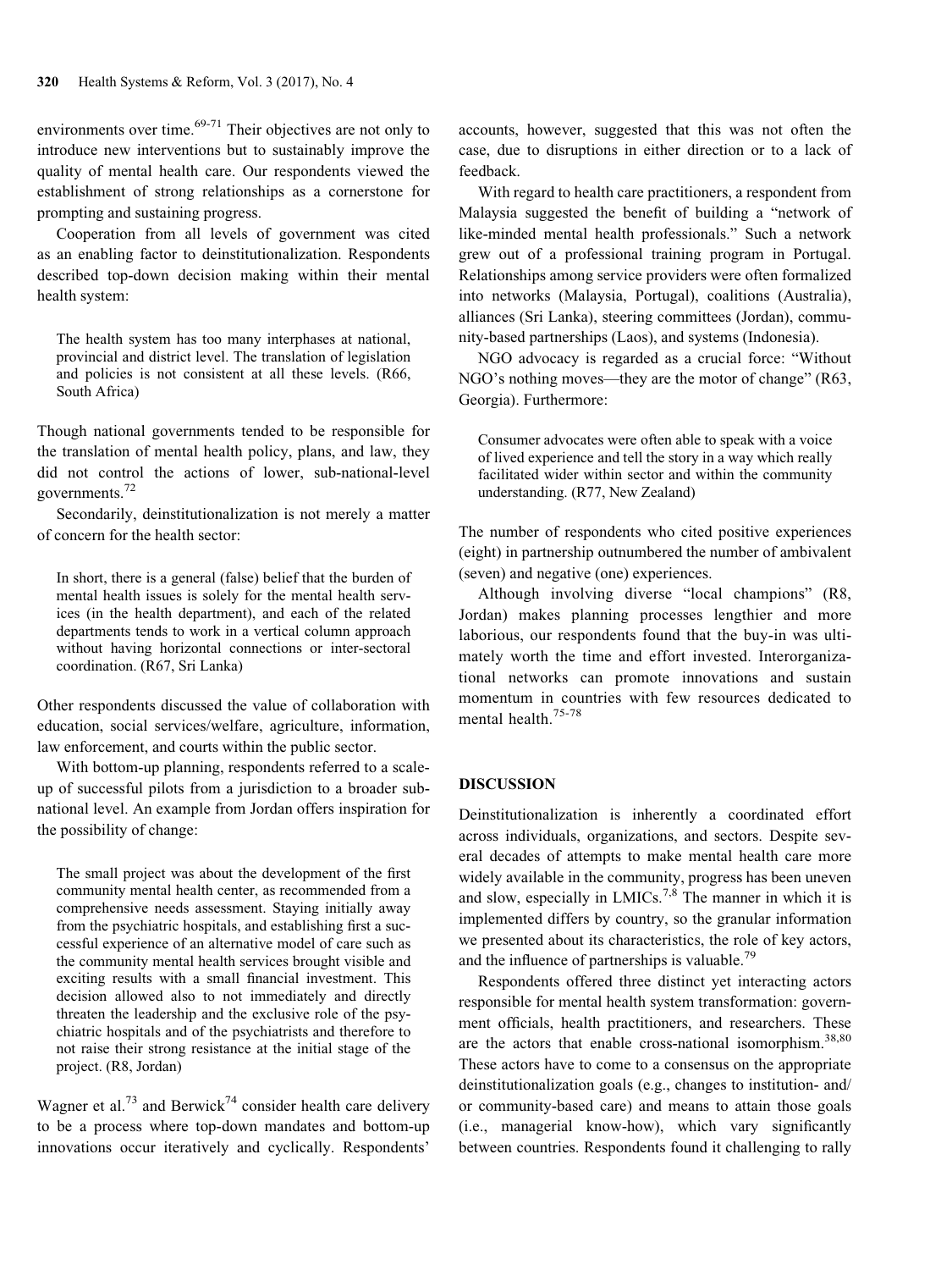support from senior leaders, but the payoff to mobilizing support at the highest and broadest levels was ultimately worth the effort. "Soft" political skills such as social astuteness, interpersonal influence, networking ability, and communication of sincerity can be vital for successful advocacy. $81$  The health workforce—health care providers and managers must be committed to change because they can either be an asset or an obstacle to reform. As such, the health workforce and professional associations need to be consulted, motivated, organized, and equipped for change. $82$  Local experts analyzed risks and brokered knowledge as part of their influence on policymaking. $83$  The formation of partnerships among these three forces is ultimately important in overcoming resistance, gaining financial investment, and pursuing evidence-based innovations through implementation. Future research might examine the mechanisms to elicit key actors' commitment and the optimal configuration of partnerships' professional networks that would drive activities around deinstitutionalization progress and sustainable communitybased alternatives.

This survey has four main limitations. First, snowball sampling might mean that respondents shared the WHO's goal for deinstitutionalization. However, we would not have had a broad geographical reach without these links, and many respondents did not have formal ties to the WHO. Second, we invited a wide range of mental health experts, but women, service users, and experts from the Americas and Eastern Mediterranean regions were underrepresented in our sample. Third, we surveyed in English only, but we were able to obtain responses from senior professionals fluent in English. Fourth, we provided respondents with a definition of deinstitutionalization that entailed shifting from one goal (i.e., downsize institutions) to another goal (i.e., expand other care outlets). However, we wrote the survey questions to be open-ended and piloted the survey because we recognize that there are other goals. Furthermore, we validated the survey responses we obtained by triangulating them against published and unpublished documents. The themes that arose from the data are thus intertwined and, in many cases, interdependent in practice.

Our respondents displayed a nuanced understanding of the complexity of deinstitutionalization. The majority of them, due to similarities in training or professional socialization, highlighted a scientific approach and were aware of current global norms. Our respondents emphasized the need for iterative learning for global norms to fit local circumstances. In this way, projects fielded in isolated locations were informed by a large reservoir of tacit knowledge.<sup>84</sup>

## **CONCLUSION**

LMICs vary in the extent to which they have enacted deinstitutionalization. Our results support the notion of *equifinality*, which is a concept from general systems theory that there are multiple paths to the same outcome or common end state.<sup>85,86</sup> Societies have idiosyncratic institutional arrangements for coordinating mental health services. Top-down forces such as WHO guidelines and national policies precipitated deinstitutionalization in a country like Nicaragua, whereas bottom-up pilot projects were crucial in engendering change in a country like Jordan. $87$  Many respondents were sensitive to the institutional context and social bonds that facilitated deinstitutionalization within a country and across countries.

Deinstitutionalization is disruptive, but it can be innovative too. Future researchers might examine further mechanisms of shifting the locus of mental health care, finding the optimal mix of services, and then involving providers to offer a continuum of care.

## DISCLOSURE OF POTENTIAL CONFLICTS OF INTEREST

The authors declare that they have no competing interests.

#### ACKNOWLEDGMENTS

This article is based on a report produced for the WHO and the Calouste Gulbenkian Foundation. We thank Shekhar Saxena, Mark van Ommeren, and JoAnne Epping-Jordan for the invaluable comments and suggestions they provided on earlier drafts of this article. We also thank Emily Ng for her contributions during the data analysis, data interpretation, and article preparation stages.

## FUNDING

No funding was received in the preparation of this article, but the research (i.e., design of the study, data collection, data analysis, and data interpretation) was financially supported by the Calouste Gulbenkian Foundation.

## AUTHOR CONTRIBUTIONS

G.S. and J.E. designed the study and fielded the survey. G.S. subsequently performed the analysis. All authors were involved in the drafting of the article, and all authors read and approved the final article.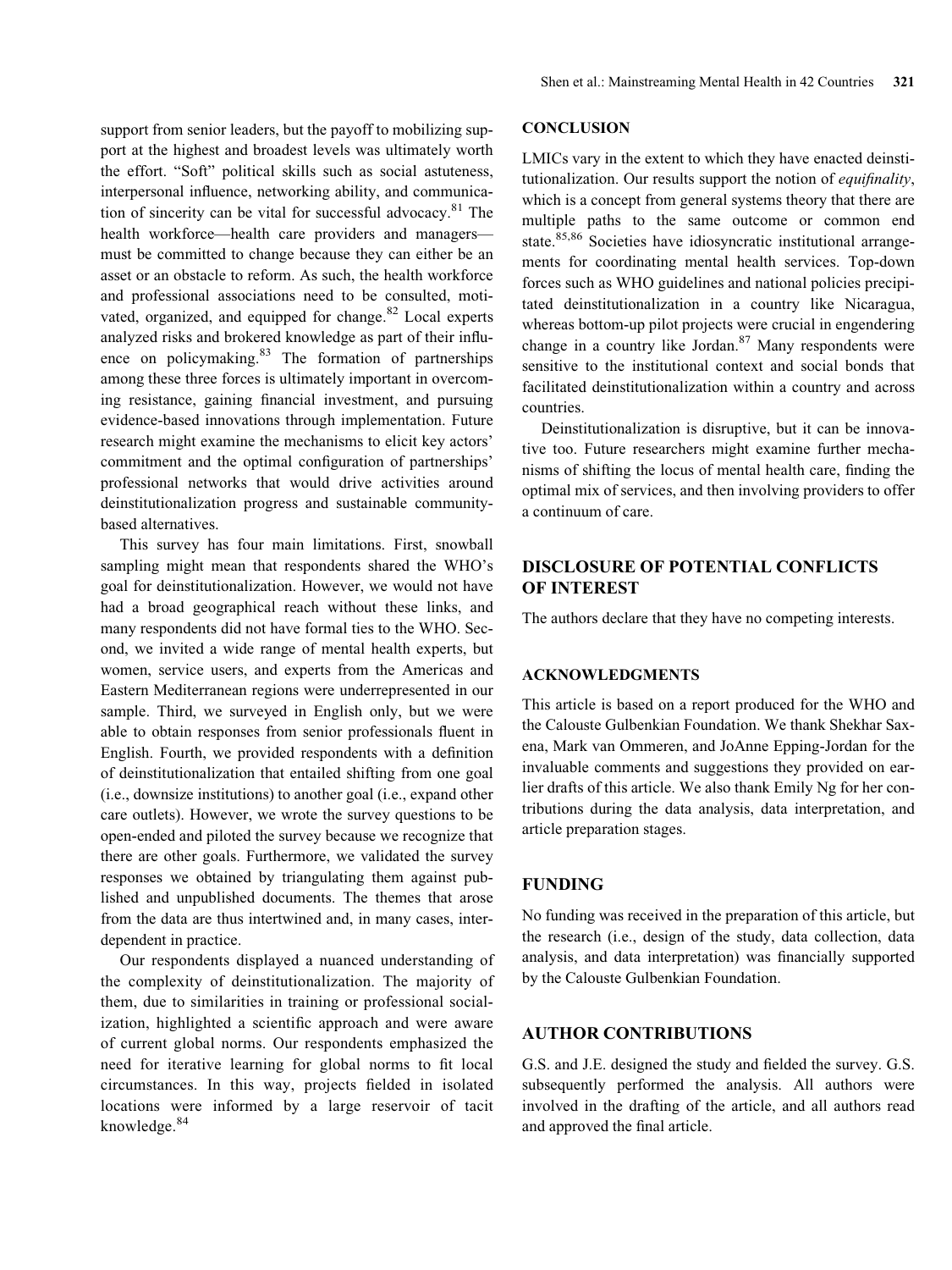## **NOTES**

- [a] This study is designed to focus on governments because they are the primary funders and providers of mental health services in LMICs. We did not preclude organizations of other ownership statuses from our analysis because a shift in the role that governments, especially HICs, have played in mental health system reform has been documented elsewhere.<sup>88</sup> In addition, consistent with the new public management literature,  $89-91$  many services that were formerly provided directly by governments are increasingly being provided by nongovernmental organizations that are either nonprofit or private entities as a way of improving efficiency and cost-effectiveness.
- [b] Coercion is a potential mechanism of policy diffusion,  $92$ specifically mental health policy diffusion.<sup>7</sup> Coercion can be hard or soft.<sup>93</sup> Hard coercion typically involves a manipulation of economic incentives or military force. Soft coercion can be hegemonic ideas and policy leadership. International organizations, governments, and nongovernmental actors can exercise either form of coercion. We contend that the WHO exercises soft coercion through the provision of information and expertise that shape its member states' mental health policy choices and changes they make to the mental health system structure.
- [c] Two respondents filled out the same survey for the same country, whereas a third respondent completed our survey for different two countries. We accepted these surveys as is.
- [d] Assertive Community Treatment (ACT) was developed in the early 1970s as a response to the closure of psychiatric hospitals. ACT is a clinically effective approach to managing the care of severely mentally ill people in the community.<sup>94</sup> ACT is a team-based approach aiming at keeping ill people in contact with services, reducing hospital admissions, and improving outcomes, especially social functioning and quality of life.

## **REFERENCES**

- [1] Whiteford HA, Degenhardt L, Rehm J, Baxter AJ, Ferrari AJ, Erskine HE, Charlson FJ, Norman RE, Flaxman AD, Johns N, et al. Global burden of disease attributable to mental and substance use disorders: findings from the Global Burden of Disease Study 2010. Lancet. 2013;382(9904):1575-1586.
- [2] Vigo D, Thornicroft G, Atun R. Estimating the true global burden of mental illness. Lancet Psychiatry. 2016;3(2):171-178.
- [3] Wang PS, Angermeyer M, Borges G, Bruffaerts R, Chiu WT, De Girolamo G, Fayyad J, Gureje O, Haro J, Huang Y, et al. Delay and failure in treatment seeking after first onset of mental

disorders in the World Health Organization's World Mental Health Survey Initiative. World Psychiatry. 2007;6:177-185.

- [4] Demyttenaere K, Bruffaerts R, Posada-Villa J, Gasquet I, Kovess V, Lepine J, Angermeyer MC, Bernert S, De Girolamo G, Morosini P, et al. Prevalence, severity, and unmet need for treatment of mental disorders in the World Health Organization World Mental Health Surveys. JAMA. 2004;291(21): 2581-2590.
- [5] Kohn R, Saxena S, Levav I, Saraceno B. The treatment gap in mental health care. Bull World Health Organ. 2004;82(11): 858-866.
- [6] Bloom DE, Cafiero ET, Jané-Llopis E, Abrahams-Gessel S, Bloom LR, Fathima S, Feigl AB, Gaziano T, Mowafi M, Pandya A, et al. The global economic burden of non-communicable diseases. Geneva (Switzerland): World Economic Forum; 2011.
- [7] Shen GC. Cross-national diffusion of mental health policy. Int J Health Policy Manage. 2014;3(5):269-282.
- [8] Eaton J, McCay L, Semrau M, Chatterjee S, Baingana F, Araya R, Ntulo C, Thornicroft G, Saxena S. Scale up of services for mental health in low-income and middle-income countries. Lancet. 2011;378(9802):1592-1603.
- [9] Saxena S, Thornicroft G, Knapp M, Whiteford H. Resources for mental health: scarcity, inequity, and inefficiency. Lancet. 2007;370(9590):878-889.
- [10] Hu TW. Financing global mental health services and the role of WHO. J Ment Health Policy Econ. 2003;6:145-147.
- [11] US National Library of Medicine. Deinstitutionalization. Washington (DC): US National Library of Medicine; 1979; [accessed 2017 Jun 27]. [https://www.ncbi.nlm.nih.gov/](https://www.ncbi.nlm.nih.gov/mesh/?term=deinstitutionalization) [mesh/?term](https://www.ncbi.nlm.nih.gov/mesh/?term=deinstitutionalization)=[deinstitutionalization](https://www.ncbi.nlm.nih.gov/mesh/?term=deinstitutionalization)
- [12] Novella EJ. Mental health care in the aftermath of deinstitutionalization: a retrospective and prospective view. Health Care Anal. 2010;18(3):222-238.
- [13] Pĕc O, Pfeiffer J. Deinstitutionalization of psychiatric care: the post-war process in developed countries. Cesk Psychiatr. 1994; 90(1):34-47.
- [14] Bassuk EL, Gerson S. Deinstitutionalization and mental health services. Sci Am. 1978;238:46-53.
- [15] World Health Organization. Mental health atlas 2014. Geneva (Switzerland): World Health Organization; 2014.
- [16] World Health Organization. Mental health atlas 2011. Geneva (Switzerland): World Health Organization; 2011.
- [17] Drew N, Funk M, Tang S, Lamichhane J, Chávez E, Katontoka S, Pathare S, Lewis O, Gostin L, Saraceno B. Human rights violations of people with mental and psychosocial disabilities: an unresolved global crisis. Lancet. 2011;378(9803):1664-1675.
- [18] Shen GC, Snowden LR. Institutionalization of deinstitutionalization: a cross-national analysis of mental health system reform. Int J Ment Health Syst. 2014;8(1):1-23.
- [19] Winkler P, Krupchanka D, Roberts T, Kondratova L, Machů V, Höschl C, Sartorius N, Van Voren R, Aizberg O, Bitter I, et al. A blind spot on the global mental health map: a scoping review of 25 years' development of mental health care for people with severe mental illnesses in Central and Eastern Europe. Lancet Psychiatry. 2017;4(8):634-642.
- [20] Eisenberg L, Guttmacher L. Were we all asleep at the switch? A personal reminiscence of psychiatry from 1940 to 2010. Acta Psychiatr Scand. 2010;122(2):89-102.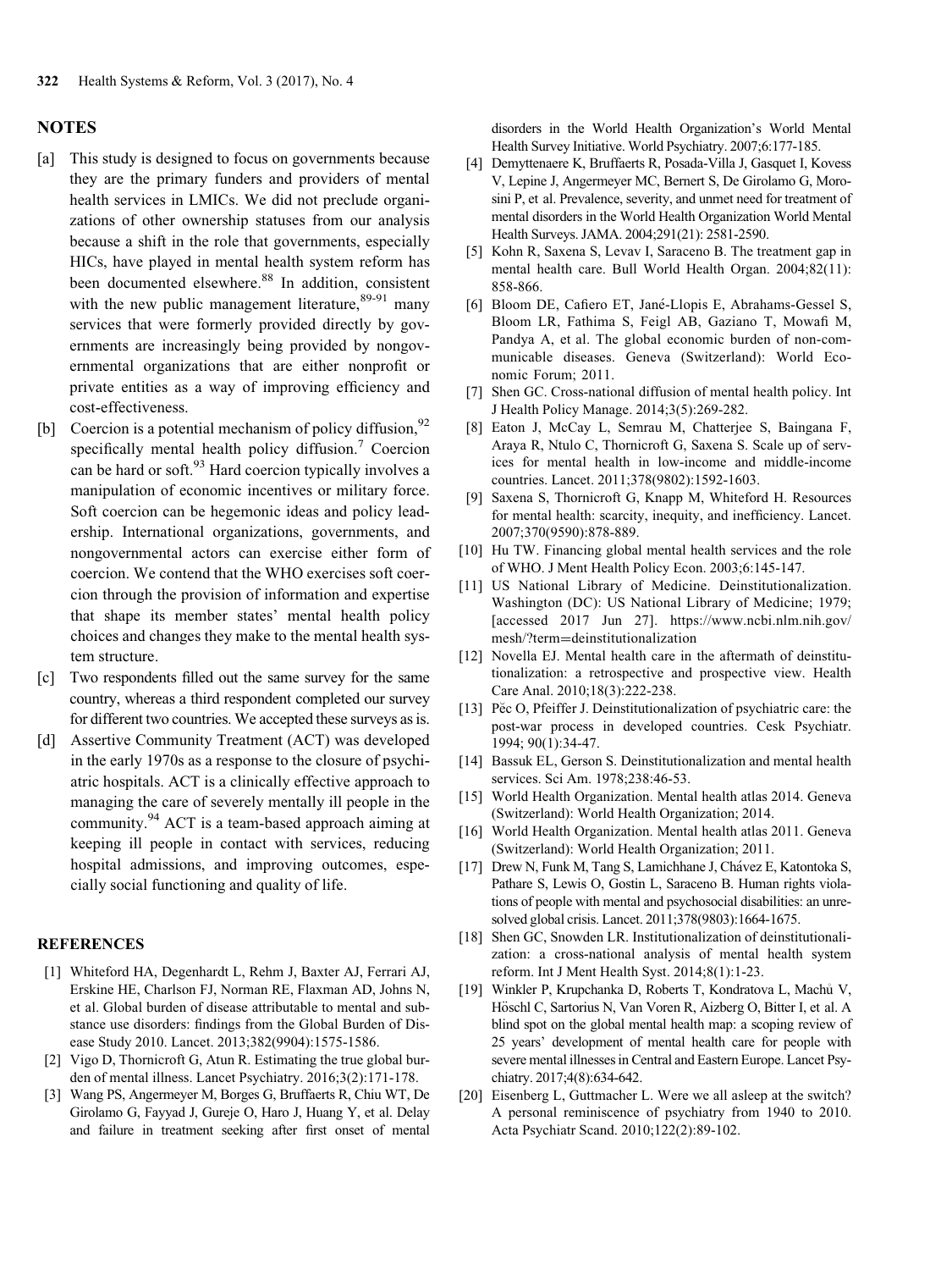- [21] Torrey EF. Documenting the failure of deinstitutionalization. Psychiatry. 2010;73(2):122-124.
- [22] Goffman E. Asylums. New York (NY): Doubleday; 1961.
- [23] Chisholm D, Saxena S. Cost effectiveness of strategies to combat neuropsychiatric conditions in sub-Saharan Africa and South East Asia: mathematical modeling study. Br Med J. 2012;344:e609-e619.
- [24] Knapp M, Beecham J, McDaid D, Matosevic T, Smith M. The economic consequences of deinstituionalisation of mental health services: lessons from a systematic review of European experiences. Health Soc Care Community. 2011;19(2):113-125.
- [25] Andrews G, Issakidis C, Sanderson K, Corry J, Lapsley H. Utilising survey data to inform public policy: comparison of the cost-effectiveness of treatment of ten mental disorders. Br J Psychiatry. 2004;184:526-533.
- [26] World Health Organization. Mental health action plan 2013– 2020. Geneva (Switzerland): World Health Organization; 2013 [accessed 2015 Nov 22]. [http://www.who.int/mental\\_](http://www.who.int/mental_health/publications/action_plan/en/) [health/publications/action\\_plan/en/](http://www.who.int/mental_health/publications/action_plan/en/)
- [27] World Health Organization. The world health report 2001: mental health: new understanding, new hope. Geneva (Switzerland): World Health Organization; 2001 [accessed 2015 Nov 22].<http://www.who.int/whr/2001/en/>
- [28] Marks IM, Connolly J, Muijen M, Audini B, McNamee G, Lawrence RE. Home-based versus hospital-based care for people with serious mental illness. Br J Psychiatry. 1994;165 (2):179-194.
- [29] World Health Organization. The optimal mix of services: mental health policy, planning and service development information sheet, sheet 2. 2007 [accessed 2017 Jun 9]. [http://](http://www.who.int/mental_health/policy/services/2_Optimal%20Mix%20of%20Services_Infosheet.pdf) [www.who.int/mental\\_health/policy/services/2\\_Opti](http://www.who.int/mental_health/policy/services/2_Optimal%20Mix%20of%20Services_Infosheet.pdf) [mal%20Mix](http://www.who.int/mental_health/policy/services/2_Optimal%20Mix%20of%20Services_Infosheet.pdf)%[20of%20Services\\_Infosheet.pdf](http://www.who.int/mental_health/policy/services/2_Optimal%20Mix%20of%20Services_Infosheet.pdf)
- [30] Thornicroft G, Tansella M. Components of a modern mental health service: a pragmatic balance of community and hospital care: overview of systematic evidence. Br J Psychiatry. 2004; 185:283-290.
- [31] Knapp M, McDaid D, Mossialos E, Thornicroft G, eds. Mental health policy and practice across Europe: the future direction of mental health care. London (UK): Open University Press; 2007.
- [32] Priebe S, Badesconyi A, Fioritti A, Hansson L, Kilian R, Torres-Gonzales F, Turner T, Wiersma D. Reinstitutionalisation in mental health care: comparison of data on service provision from six European countries. BMJ. 2005;330 (7483):123-126.
- [33] World Health Organization. Innovation in deinstitutionalization: a WHO expert survey. Geneva (Switzerland): World Health Organization; 2014.
- [34] De Silva MJ, Ryan G. Global mental health in 2015: 95% implementation. Lancet Psychiatry. 2016;3(1):15-17.
- [35] Glied SA, Frank RG. Better but not well: mental health policy in the United States since 1950. Baltimore (MD): Johns Hopkins University Press; 2006.
- [36] Thompson JD. Organizations in action: social science bases of administrative theory. Piscataway (NJ): Transaction Publishers; 1967.
- [37] Meyer AD. Adapting to environmental jolts. Adm Sci Q. 1982;27:515-537.
- [38] Meyer JW, Boli J, Thomas GM, Ramirez FO. World society and the nation-state. Am J Sociol. 1997;103(1):144-181.
- [39] DiMaggio PJ, Powell WW. The iron cage revisited: institutional isomorphism and collective rationality in organizational fields. Am Sociol Rev. 1983;48(2):147-160.
- [40] World Health Organization. Everybody's business: strengthening health systems to improve health outcomes. WHO's framework for action. Geneva (Switzerland): World Health Organization; 2007.
- [41] Chilingerian J, McAuliffe E, Kimberly JR. Globalization and health: the world is flattening. In: Shortell SM, Kaluzny AD, editors. Healthcare management: organization design and behavior. Boston: Cengage Learning. 2011;431-460.
- [42] Longest BB, Rakish JS, Darr K. Managing health services organizations and systems. 4th ed. Baltimore (MD): Health Professions Press; 2000.
- [43] Shen GC, Nguyen HT, Das A, Sachingongu N, Chansa C, Qamruddin J, Friedman J. Incentives to change: effects of performance-based financing on health workers in Zambia. Human Resources for Health. 2017;15(1):20-35.
- [44] Bradley EH, Taylor LA, Cuellar CJ. Management matters: a leverage point for health systems strengthening in global health. Int J Health Policy Manage. 2015;4(7):411-415.
- [45] Jenkins R, Ahmad R, McDaid D, Atun R. Health system challenges and solutions to improving mental health outcomes. Ment Health Fam Med. 2011;8(2):119-127.
- [46] Oliveria-Cruz et al. Approaches to overcoming constraints to effective health service delivery: a review of the evidence. J Int Dev. 2003;15(1):41-65.
- [47] Fisher ES, Shortell SM, Savitz LA. Implementation science: a potential catalyst for delivery system reform. JAMA. 2016; 315(4):339-340.
- [48] Betancourt TS, Chambers DA. Optimizing an era of global mental health implementation science. JAMA Psychiatry. 2016;73(2):99-100.
- [49] Damschroder LJ, Aron DC, Keith RE, Kirsh SR, Alexander JA, Lowery JC. Fostering implementation of health services research findings into practice: a consolidated framework for advancing implementation science. Implement Sci. 2009;4(1):50-65.
- [50] Proctor EK, Landsverk J, Aarons G, Chambers D, Glisson C, Mittman B. Implementation research in mental health services: an emerging science with conceptual, methodological, and training challenges. Adm Policy Ment Health. 2009;36(1):24-34.
- [51] Patel V, Simon G, Chowdhary N, Kaaya S, Araya R.. Packages of care for depression in low- and middle-income countries. PLoS Med. 2009;e1000159.
- [52] World Health Organization. mhGAP: Mental Health Action Programme: scaling up care for mental, neurological, and substance use disorders. Geneva (Switzerland): World Health Organization; 2008 [accessed 2015 Nov 22]. [http://www.who.](http://www.who.int/mental_health/mhgap/en/) [int/mental\\_health/mhgap/en/](http://www.who.int/mental_health/mhgap/en/)
- [53] Westfall JM, Mold J, Fagnan L. Practice-based research— "blue highways" on the NIH roadmap. JAMA. 2007;297(4): 403-406.
- [54] Balas EA, Boren SA. Managing clinical knowledge for health care improvement. In: Bemmel J, McCray AT, editors. Yearbook of Medical Informatics 2000: Patient-Centered Systems.